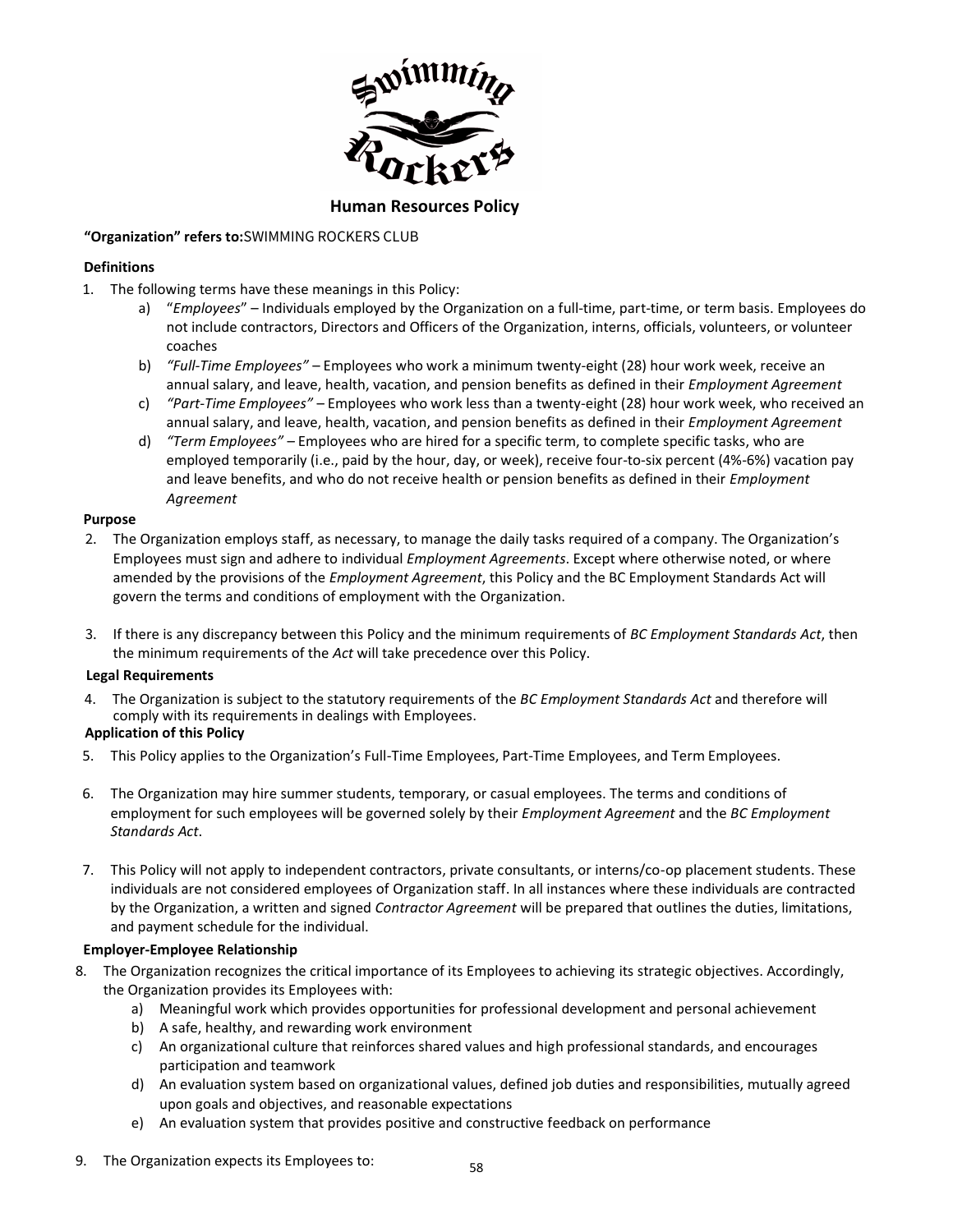- a) Apply and adhere to the Organization's policies and organizational values
- b) Use their best efforts to advance the interests of the Organization
- c) Perform their duties to the best of their abilities
- d) Seek a high level of performance results
- e) Act professionally in the discharge of their employment responsibilities
- f) Provide open and direct communication
- g) Ensure the integrity of their personal conduct
- h) Provide the Organization with any changes to the Employee's name, address, phone number, and other personal information that the Organization is required to maintain

### **Employment Agreement**

- 10. Employees will enter into an employment agreement with the Organization.
- 11. If the Employee continues to be employed by the Organization after the expiration of his or her *Employment Agreement*, the Employee's immediate last *Employment Agreement* will remain in effect until an acceptable *Employment Agreement* has been signed by both the Employee and the Organization.
- 12. Where there is any inconsistency between the terms of the Employee's *Employment Agreement* and the terms of this Policy, the terms of the *Employment Agreement* will prevail.

### **Probationary Period**

- 13. New Employees will be subject to a three (3) month probationary period and may be terminated without notice or pay in lieu of notice, unless otherwise stated in the Employee's *Employment Agreement.*
- 14. The Employee's probationary period may be adjusted or extended, in writing, according to any absences by the Employee during the probationary period.
- 15. The purpose of this probationary period is to provide an opportunity for both the Employee and the Organization to evaluate their working relationship.
- 16. An employee who transfers within the Organization to a new position will have a probationary period of three months in the new position. During this probationary period the Organization may, at its sole discretion and for any reason, require the employee to return to his or her previous position without notice and without compensation.
- 17. At the end of the probationary period, a formal work performance evaluation will be conducted. An Employee whose service is determined to be satisfactory during the probationary period may continue in employment, subject to the availability of funds, the continued existence of the position, and continued satisfactory work performance.

# **Attendance, Work Hours, and Supervision**

- 18. The President (or designate) will supervise the performance of all Employees on behalf of the Organization's Board of Directors.
- 19. Employees will work out of the Organization's office unless another arrangement has been agreed to by the President in writing. An Employee will not be paid a travel allowance or a moving allowance if the Employee is required to travel far distances to the Organization's head office or if the Employee changes residence.
- 20. Employees will work normal office hours, as determined by the Organization's Board of Directors. Part-time or temporary Employees may work modified office hours, as determined by the Organization's President. Due to the nature of the Organization as primarily a volunteer-run organization, Employees' hours of work may be flexible to accommodate some evening or weekend work.
- 21. Overtime hours may be worked by an Employee with the approval of the President. Overtime hours will be compensated by granting the Employee time off in lieu at a rate of time-and-a-half for each hour of overtime worked. Hours worked by the Employee, excluding Management, in excess of eight (8) hours per day or forty-four (44) hours in a single week will constitute overtime work.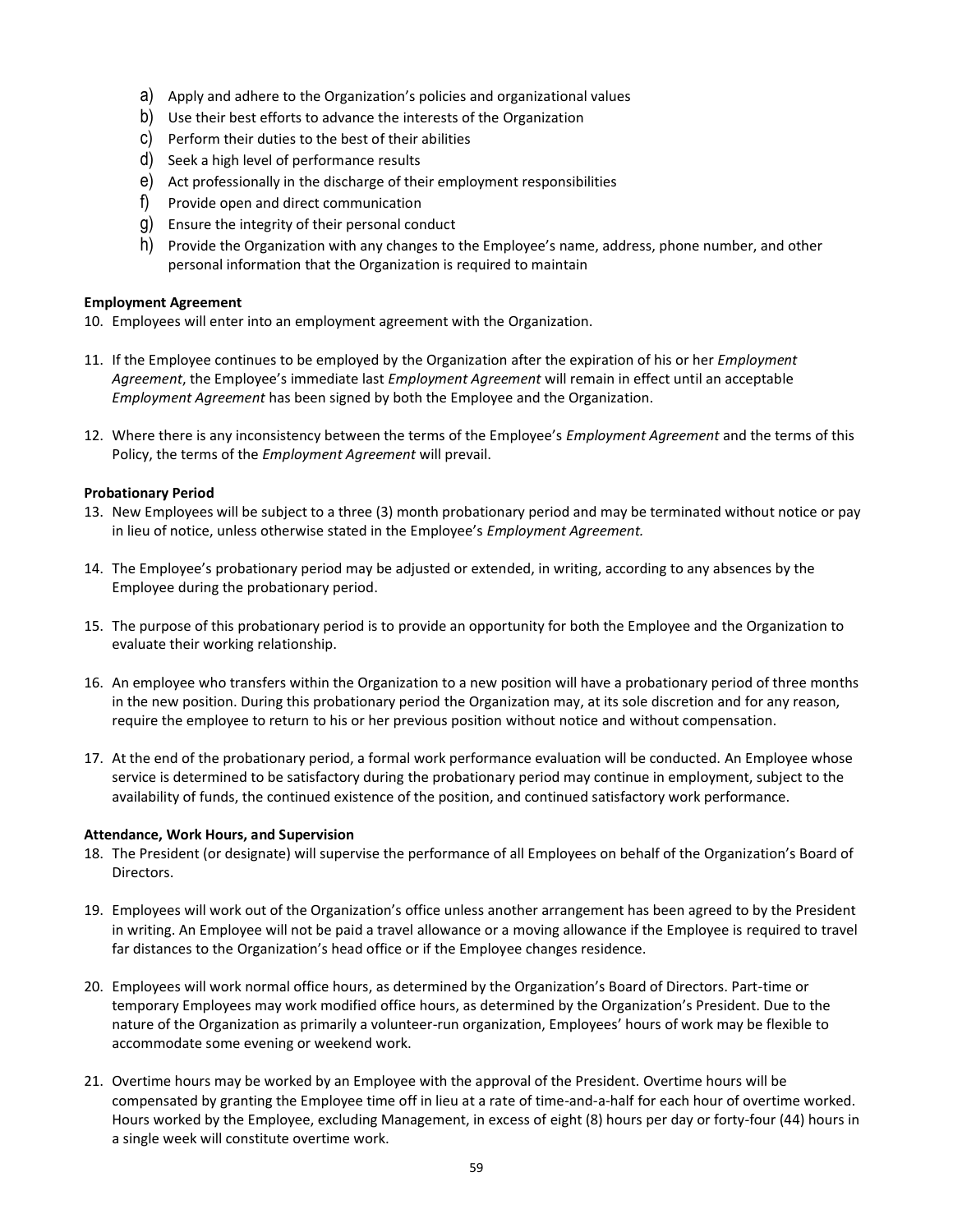- 22. If an Employee cannot be at work at the normal time, he or she will notify his or her supervisor the earliest opportunity with the reasons for, and expected duration of, the absence.
- 23. Employees will attend all staff meetings, Board meetings, and other meetings when requested to do by the President, unless the Employee's absence has been approved by the President.

### **Job Responsibilities, Performance, and Review**

- 24. The primary duties and responsibilities of each Employee will be outlined in a written job description in the *Employment Agreement*. These duties may be revised from time to time at the discretion of the Board of Directors or President, to reflect changing priorities, workload, and personnel requirements.
- 25. The performance of each Employee will be reviewed annually by the President (or designate). The purpose of this review will be to assess the Employee's commitment to the Organization's organizational values and policies, to provide the Employee with feedback on his or her performance, and to identify the Employee's strengths and weaknesses.
- 26. If an Employee's performance is below a satisfactory level, the President (or designate) will discuss with the Employee the specific problem, the level of performance that is required, the suggested action items to improve performance, and the time frame for achieving the desired level of performance. All discussions regarding performance will be documented and placed in the Employee's personnel file. If performance is unsatisfactory and does not improve according to the action plan time frames that have been discussed, the Employee's employment may be terminated for cause.
- 27. For all Employees, a base salary review will be done by the President (or designate). Annual cost of living increases will not occur. The Board will review the inflation rate and from time to time adjust the salary range for each position.

#### **Vacation and Holidays**

- 28. Vacation entitlements will accrue in accordance with the of *BC Employment Standards Act,* unless stated otherwise in the Employee's *Employment Agreement*.
- 29. When a statutory holiday falls within an Employee's vacation, the Employee will be granted an additional day of vacation.
- 30. All vacations will be approved in advance by the President. The President retains the right to determine the scheduling of vacations and to determine whether more than one week of vacation may be taken at once. Vacation requests for one week or more will be submitted to the President, in writing, no later than two months prior to the requested vacation date.
- 31. Term Employees will be paid vacation pay at a rate of four percent (4%) of the Employees' earnings during the first four (4) years of employment and six percent (6%) in the fifth and subsequent years of employment, payable bi-monthly or on the termination of employment.
- 32. Employees who have worked less than one full employment year will be entitled to vacation time on a pro-rated basis.
- 33. Employees are entitled to the paid public holidays recognized by the *BC Employment Standards Act.*
- 34. An Employee is eligible for paid public holidays if the Employee has worked for the Organization for at least thirty (30) working days in the year before the holiday, worked his or her last scheduled day of work before the holiday, and worked the first scheduled work day after the holiday.

#### **Leave**

35. The following sections endeavour to incorporate current Provincial and Federal legislation. If any of the following sections do not comply with minimum legislative requirements, the minimum legislation shall be substituted instead.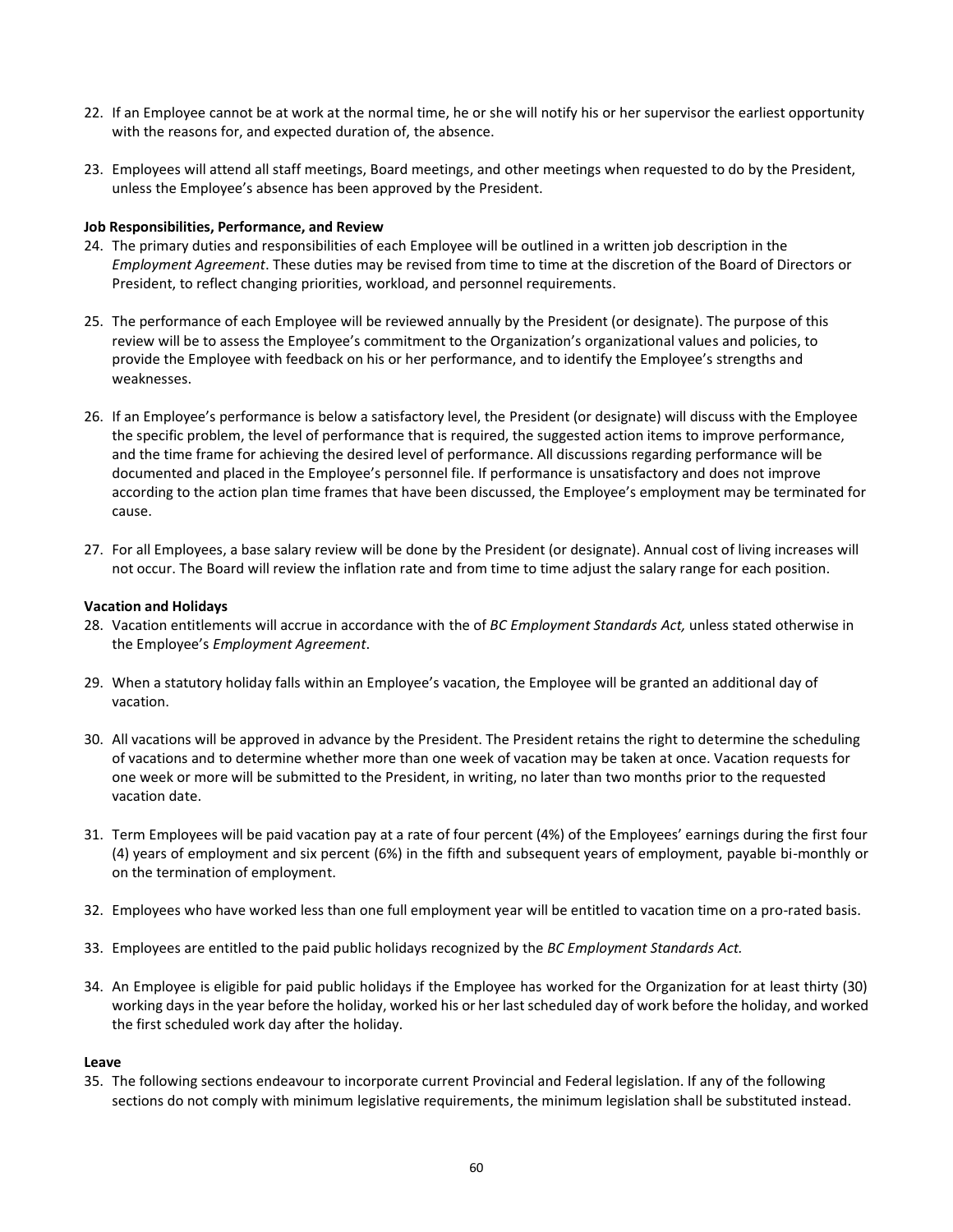- 36. Leaves of absence must be approved in writing. Extending approved leaves of absence without notification to the Organization may result in termination of the Employee.
- 37. Employees required to serve on a Jury or as a Crown Witness are entitled to leave without pay.

### *Sick Leave*

- 38. Paid sick leave is available to Full-Time and Part-Time Employees after their probationary period has been successfully completed. A daily absence due to illness should be reported to the Employee's supervisor by 8:45am. All Full-Time and Part-Time Employees are entitled to five (5) days fiscal sick leave. Full-Time and Part-Time Employees are not eligible to accumulate sick leave and must be legitimately ill before leave will be granted. Sick leave days will NOT be accumulated, carried over, or paid out upon termination.
- 39. At the discretion of the Organization, a doctor's letter may be required to substantiate the need for sick leave.
- 40. Excessive absenteeism affects an Employee's ability to maintain quality/quantity standards of work. The Organization reserves the right to deduct from the Employee's salary any sick leave taken in excess of five (5) working days per fiscal year.
- 41. Employees will periodically be required to schedule medical appointments. Employees are required to schedule appointments where possible which least effects the amount of lost time. Part-Time Employees are required, where possible, to schedule appointments outside of their scheduled hours of work.

### *Maternity Leave*

- 42. A pregnant Employee who has been employed by the Organization for at least fifty-two (52) consecutive weeks is entitled to maternity leave without pay. Maternity leave is a period of not more than fifteen (15) weeks starting at any time during the twelve (12) weeks immediately before the estimated date of delivery.
- 43. An Employee who takes maternity leave must take a period of leave as per the of *BC Employment Standards Act* immediately following the date of delivery, unless the Organization and the Employee agree otherwise, and the Employee provides a medical certificate indicating that resumption of employment will not endanger the Employee's health.
- 44. An Employee wishing to take maternity leave will give the Organization written notice of the commencement date and the Employee must provide written notice that they intend to return to work or to change their return date, as per *BC Employment Standards Act.*
- 45. The employee will be reinstated in their former position or will be provided with alternate work of a comparable nature, at the same rate of pay.

# *Parental Leave*

- 46. An Employee is eligible for parental leave if:
	- a) The Employee is eligible for maternity leave and therefore entitled to leave as per the *BC Employment Standards Act* immediately following the last day of maternity leave; or
	- b) The Employee, who is an adoptive parent, is entitled to leave as per the *BC Employment Standards Act*.
- 47. As per the *BC Employment Standards Act*, an Employee entitled to parental leave must give the Organization notice of the date the Employee will start parental leave.
- 48. As per the *BC Employment Standards Act*, an Employee on parental leave must give the Organization written notice of the date on which the Employee intends to resume work.

# *Compassionate Care Leave*

49. An Employee employed with the Organization is entitled to paid compassionate care leave as per the *BC Employment Standards Act*.

# *Other Leave*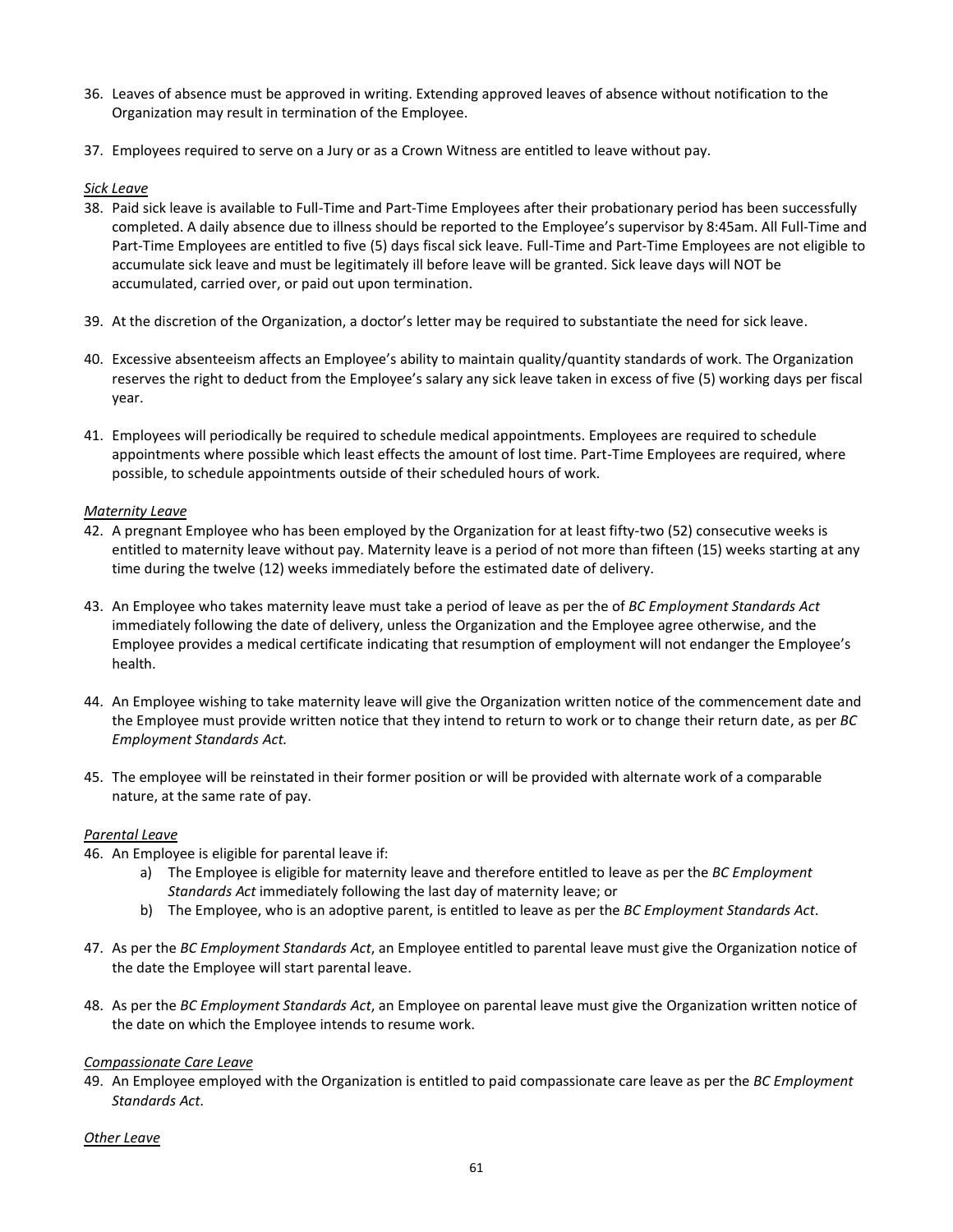50. As per the *BC Employment Standards Act,* a full-time Employee is entitled to Family responsibility leave, Compassionate care leave, Critical illness or injury leave, Reservists' leave, Leave respecting the disappearance of a child among others.

# **Salary and Benefits (IF APPLICABLE)**

51. The following sections endeavour to incorporate current benefits as offered by the Organization's Insurance Plan (if any). If any of the following sections do not comply with the benefits as offered by the Organization's Insurance Plan, the benefits offered by the Organization's Insurance Plan shall be substituted instead.

# *Salary*

- 52. The salary of each Employee will consist of a base salary and may include performance incentives.
- 53. Salary will be paid bi-monthly, on the 15<sup>th</sup> and last day of each month, unless payday falls on weekends or statutory holidays, in which case the payday will be moved to the last working day before the holiday.
- 54. Salary shall be subject to benefit deductions, statutory deductions, and withholdings for Canadian Pension Plan (CPP) and Employment Insurance (EI).
- 55. Payment will be made either by cheque or by direct payment to the employee's bank account. Payment covers the pay period up to and including payday. If an employee takes his or her vacation during a payday, he or she may request an advance of the bi-monthly pay to be received on the payday preceding the vacation. To receive an advance in this manner, the supervisor must inform the payroll department six (6) working days before the payday when the advance is to be made.
- 56. Daily salary for Employees will be calculated by dividing the Employee's annual salary by the number of days worked per year (approximately 261 days). Hourly salary for Employees will be calculated by dividing the number of hours worked in a day.
- 57. Starting salaries, salary increases, and performance incentives (if any) will be reviewed and approved by the Board of Directors. In carrying out this review, the Board of Directors will have regard to salaries paid by comparable organizations.

# *RRSP Contributions*

- 58. Full-Time and Part-Time Employees working in their first year of employment with the Organization will receive RRSP contributions at a rate of 3% of their annual salary.
- 59. Full-Time and Part-Time Employees working in their  $2^{nd}$  to 4<sup>th</sup> year of employment with the Organization will receive RRSP contributions at a rate of 4% of their annual salary.
- 60. Full-Time and Part-Time Employees working in their 5th year and beyond of employment with the Organization will receive RRSP contributions at a rate of 5% of their annual salary.

# *Benefits*

- 61. Full-Time and Part-Time Employees working twenty-one (21) hours per week or more are eligible for health benefits as defined in their *Employment Agreement* and as offered by example the same after three continuous months of employment with the Organization. Under certain circumstances, the waiting period may be waived upon special request to the Insurer.
- 62. The cost of the Organization's Insurance Plan for Full-Time and Part-Time Employees and their dependents will be paid for by the Organization. The Insurance Plan offers the following coverage:
	- a) Life Insurance
	- b) Accidental Death and Dismemberment
	- c) Dependant Life
	- d) Long-Term Disability
	- e) Extended Health Care (optional for Part-Time Employees, at their expense)
	- f) Dental Insurance (optional for Part-Time Employees, at their expense)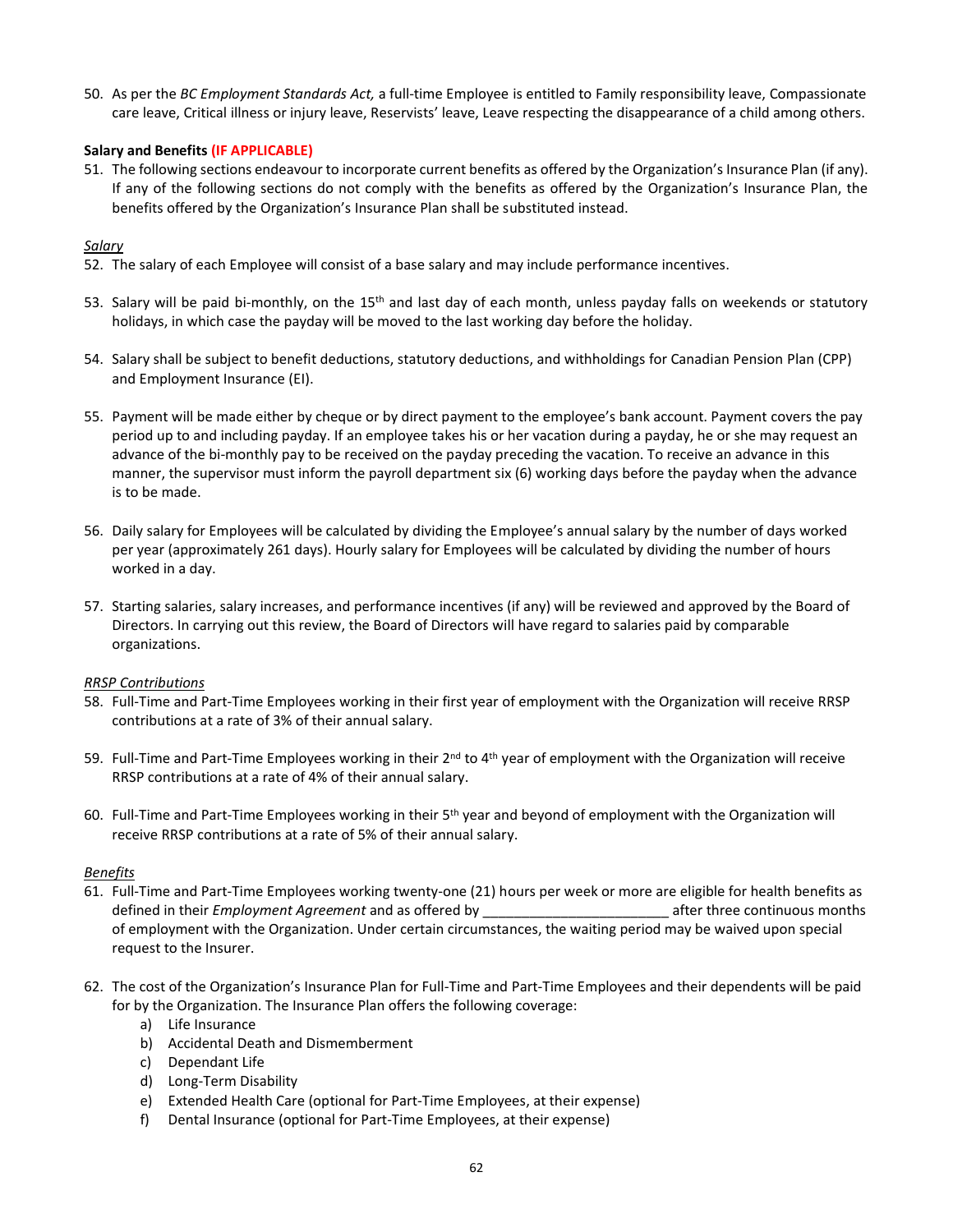- 63. If an Employee's spouse is covered under another Benefits Plan, the Employee must choose which individual will be the primary wage earner for purposes of the health insurance plan. Under no circumstances will the Organization pay salary in lieu of premiums where coverage is obtained through a spouse's plan.
- 64. Under current Income Tax Regulations, the payment of Provincial Health Care Premiums by the Organization constitutes a taxable benefit to the Employee. This benefit will be added to regular earning on the Employee's T-4 at year end.
- 65. Term Employees are not entitled to health benefits.
- 66. Health benefits coverage will cease upon the Employee's termination and as per the benefits policy.

### *Maternity/Parental Leave*

67. Employees on maternity/parental leave may choose whether or not they want to maintain their benefits but, if they choose to do so, they must maintain all benefits for the full leave period. If an Employee chooses not to maintain coverage during their pregnancy/parental leave, the Organization must receive such a request in writing.

### **Expense Compensation**

68. Employees will be compensated for any costs and expenses incurred while traveling on Organization business, or while performing duties in accordance with their job description, pursuant to terms outlined by their *Employment Agreement* and the Organization's *Financial Policy*.

### **Professional Development**

- 69. The Organization will budget for staff training and development according to the resources available each year. Employees should consult with the President to identify suitable professional development opportunities. At the discretion of the President and based upon a written request from an Employee, the Organization may cover all or part of the Employee's costs to participate in educational courses, seminars, workshops, or other professional development activities.
- 70. The Organization will support individual educational activities that:
	- a) Have immediate application to the employee's job;
	- b) Have future application to the employee's job; and
	- c) Have no immediate application to the employee's job but prepares the employee to assume additional duties or acquire qualifications for advancement within the Organization.
- 71. Proof of successful completion, passing grade, or required attendance is necessary to any reimbursement. A registration fee is considered part of the associated cost; however, no reimbursement will be made until successful completion of the course.
- 72. When possible, courses shall be scheduled during an individual's personal time so as not to conflict with her/his scheduled hours of work. Courses may be scheduled during scheduled hours of work at the discretion of the President.
- 73. Employees must pay all tuition fees at the time of enrolment.

#### **Cellphones**

- 74. While operating a motor vehicle and unless using a legally authorized ear piece, Employees will:
	- a) Not use a cellphone or other hand-held device
	- b) Before using a cellphone or other hand-held device, leave the road and safely park their motor vehicle
	- c) Have incoming phone calls answered by voice mail
- 75. Employees will not be disciplined for failing to answer a call while they were operating a motor vehicle.
- 76. The Organization will not be held responsible for any violations or accidents caused by the contravention of the **Cellphones** section of this Policy.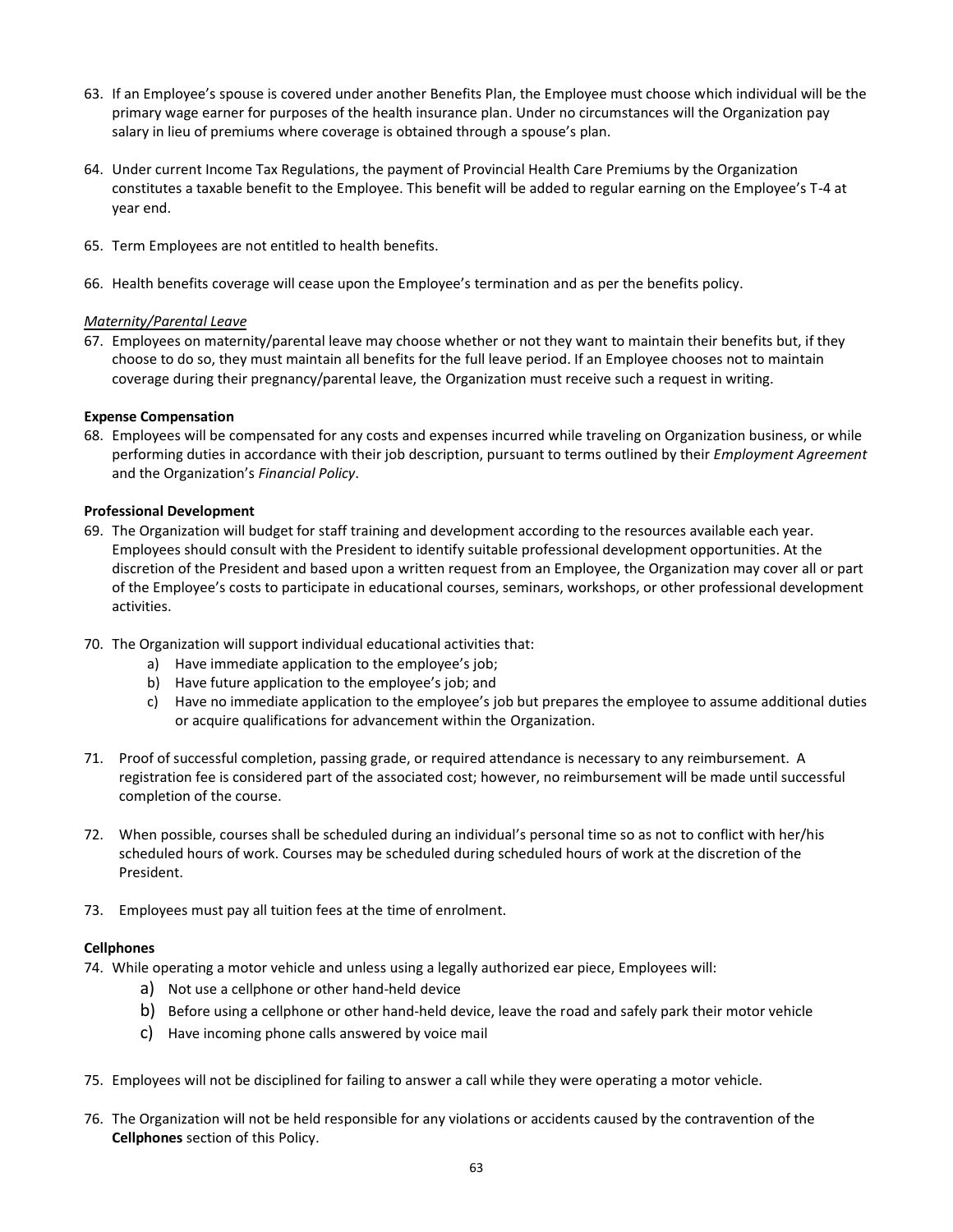# **Other Employment**

77. Employees may accept outside employment provided the employment does not diminish the Employee's ability to perform work for the Organization, the employment does not represent a conflict with the Organization, and the President is notified in advance of the Employee's intention to accept outside employment and gives written approval.

#### **Personal Belongings**

78. The Organization assumes neither responsibility nor liability for any personal or office articles lost or stolen, regardless of circumstances.

### **Conduct and Discipline**

- 79. Employees will comply with this Policy, the terms of their *Employment Agreement*, and all other Organization policies.
- 80. The Organization's Employees may be subject to disciplinary action should their conduct so warrant.
- 81. Disciplinary action will be progressive and may include, but is not limited to:
	- a) Verbal reprimand a verbal reprimand may be given by the supervisor in private for minor offences. Such a reprimand will not become a part of the Employee's file, and the matter will be closed when the constructive two-way discussion has been finalized.
	- b) Letter of reprimand when a more serious infraction occurs, or repetitive behaviour, the supervisor will write a letter to the Employee stating the infraction and warning him or her against further misbehaviour. A copy of this letter will be kept in the Employee's personnel file.
	- c) Suspension an Employee may be suspended (with or without pay) for a period of three (3) to ten (10) working days, depending on the seriousness of the offence. Normally, the Employee will be permitted to carry on his or her normal duties while the case is being investigated. But in some cases, it may be necessary to bar the person from the premises until the case has been investigated. In such an instance, the Employee will be notified in writing.
	- d) Dismissal dismissal will be used only when all other corrective actions have failed or are not applicable.

# *Unsatisfactory Work Performance or Work-Related Behaviour*

- 82. Unsatisfactory work performance or work-related behaviour is the failure or refusal to carry out job responsibilities, failure to follow the Organization's rules or policies. The Board will inform Employees of acts or omissions which are symptomatic of unsatisfactory work performance or work-related behaviour and of the applicable discipline if either is not corrected.
- 83. In a case of gross misconduct, immediate disciplinary action up to and including termination may be applied. During the investigation of alleged gross misconduct, an Employee may be placed on leave without pay.

#### 84. Gross misconduct includes the following:

- a) Theft or dishonesty
- b) Gross insubordination
- c) Wilful destruction of club property
- d) Falsification of records
- e) Acts of moral turpitude
- f) Reporting for duty under the influence of intoxicants
- g) Illegal use, manufacturing, possessing, distributing, purchasing and dispensing of controlled substances or alcohol
- h) Disorderly conduct
- i) Provoking a fight
- j) Other similar acts involving intolerable behaviour by an employee
- 85. When disciplining an Employee, the Organization will consider the nature of the unsatisfactory work performance or work-related behaviour, the past record of the Employee and appropriate penalties. Therefore, as a general rule, disciplinary action for unsatisfactory work performance or work-related behaviour will begin with an oral or written warning and may be followed by additional written warnings. Written warnings will be presented to the Employee and will describe the unsatisfactory work performance or work-related behaviour and the necessary corrective action to be